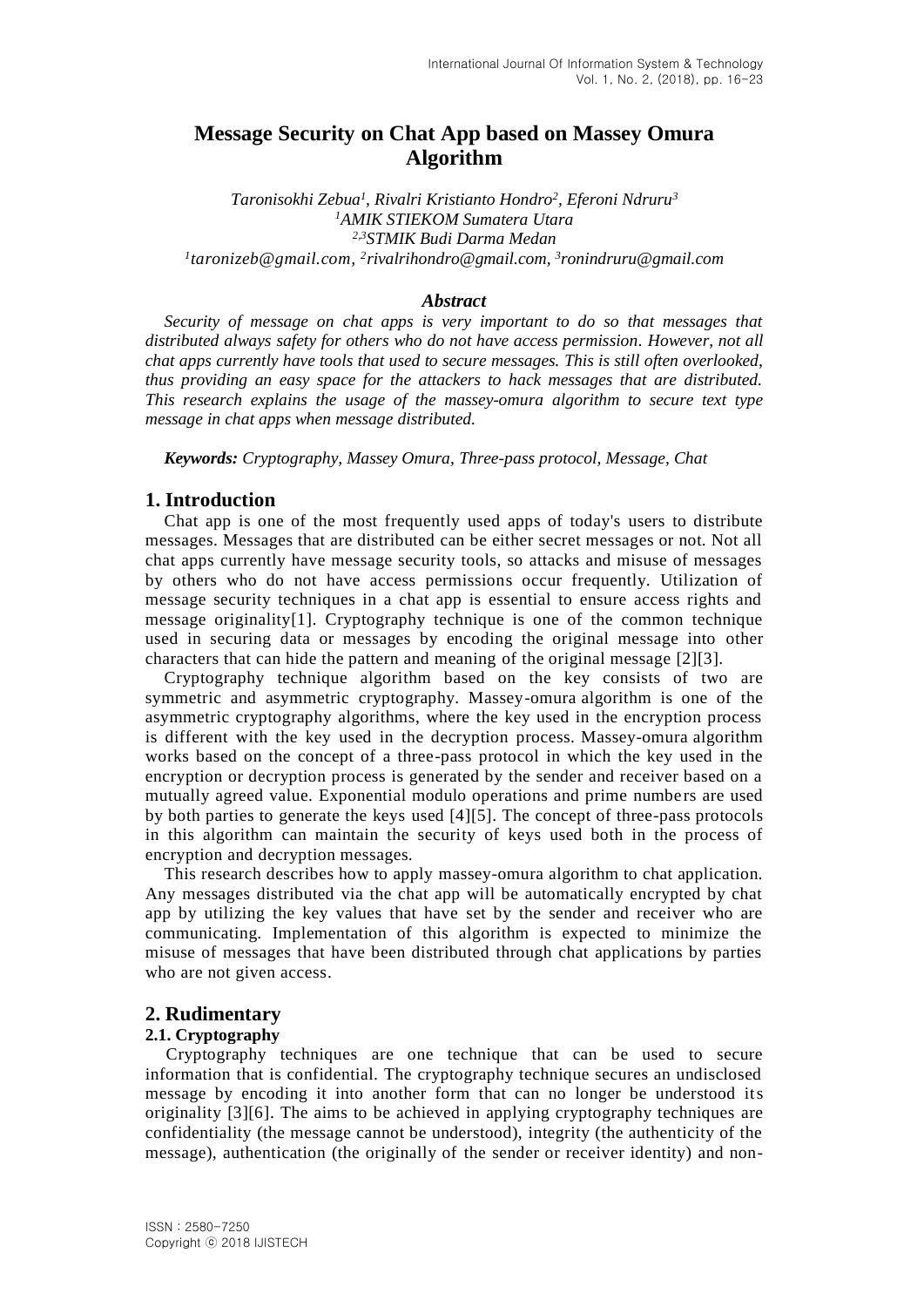repudiation (the recipient or the sender cannot deny that he or she has sent or received the message) [7][8]. Based on the key used, the cryptography algorithm is divided into two, namely symmetric cryptography algorithm (using the same key in the encryption and decryption process) and asymmetric cryptography (using different keys both in the encryption process and on the decryption process)[9].

### **2.2. Asymmetric Key**

An asymmetric key is one of the key types in the cryptography algorithm. Asymmetric key type cryptography algorithm works using different keys in both encryption and decryption processes [10]. This type of asymmetric key is commonly known as a public-key. An asymmetric key will generate one public key used for encrypting messages and a secret key which is a public key pair and can only be used to for messages decryption [4][8]. The process of generating the key on an asymmetric key algorithm involves each communicating party, so it can be ensured that the secret key to decryption more secure. Some known asymmetric key (public key) algorithms such as RSA, El-Gamal, Massey-omura, Elliptic Curve, and others.

#### **2.3. Three-pass Protocol**

Think that eliminates the key exchange process between the recipient, and the sender of the message are the basic concepts of the three-pass protocol [11]. The key will be generated solely by the sender and receiver based on a prime number mutually agreed upon by both. Encryption process based on the three-pass concept will be done three times the process of message exchange starting from encryption process by the sender, encryption process by the receiver and re-encryption process by the sender. Both parties (sender and receiver) use their own key in the process of encryption and decryption [5].

### **2.4. Massey-Omura Algorithm**

Massey-omura is one algorithm that works with asymmetric key concepts and developed based on the concept of the three-pass protocol. The three-pass protocol works with the concept that each party (the recipient and sender of the message) uses their own key to perform the process of encrypting and decryption the messages. One of the advantages of the massey-omura algorithm is the difficulty of discrete logarithmic compute that similar to other public key algorithms such as RSA, and others [5][11]. Massey-omura algorithm causes a message encryption process is done three times through different protocol (three-pass protocol). It is intended that the sender and receiver can synchronize the keys they are using an encryption and decryption process.

## **2.5. Chat App**

Today, chat apps are widely used as one of the easiest alternatives to communicating. Users can easily exchange any messages through the chat apps. One of the advantages of chat application is its ability to enable users to exchange messages either in the types of text, video, audio or image [12]. Chat apps generally work with peer-to-peer (clientserver) and centralized systems on a server. The chat app gives users the freedom and convenience to identify friends who are online and can choose to whom he/her wants to communicate [13]. The chat app should be able to provide a secure chat situation for clients and servers, therefore chat apps desperately need a good security aspect.

## **3. Research Methods**

#### **3.1. Research Framework**

This research was conducted with several steps which include analysis of message security problem on chat app, review of various literatures about data security,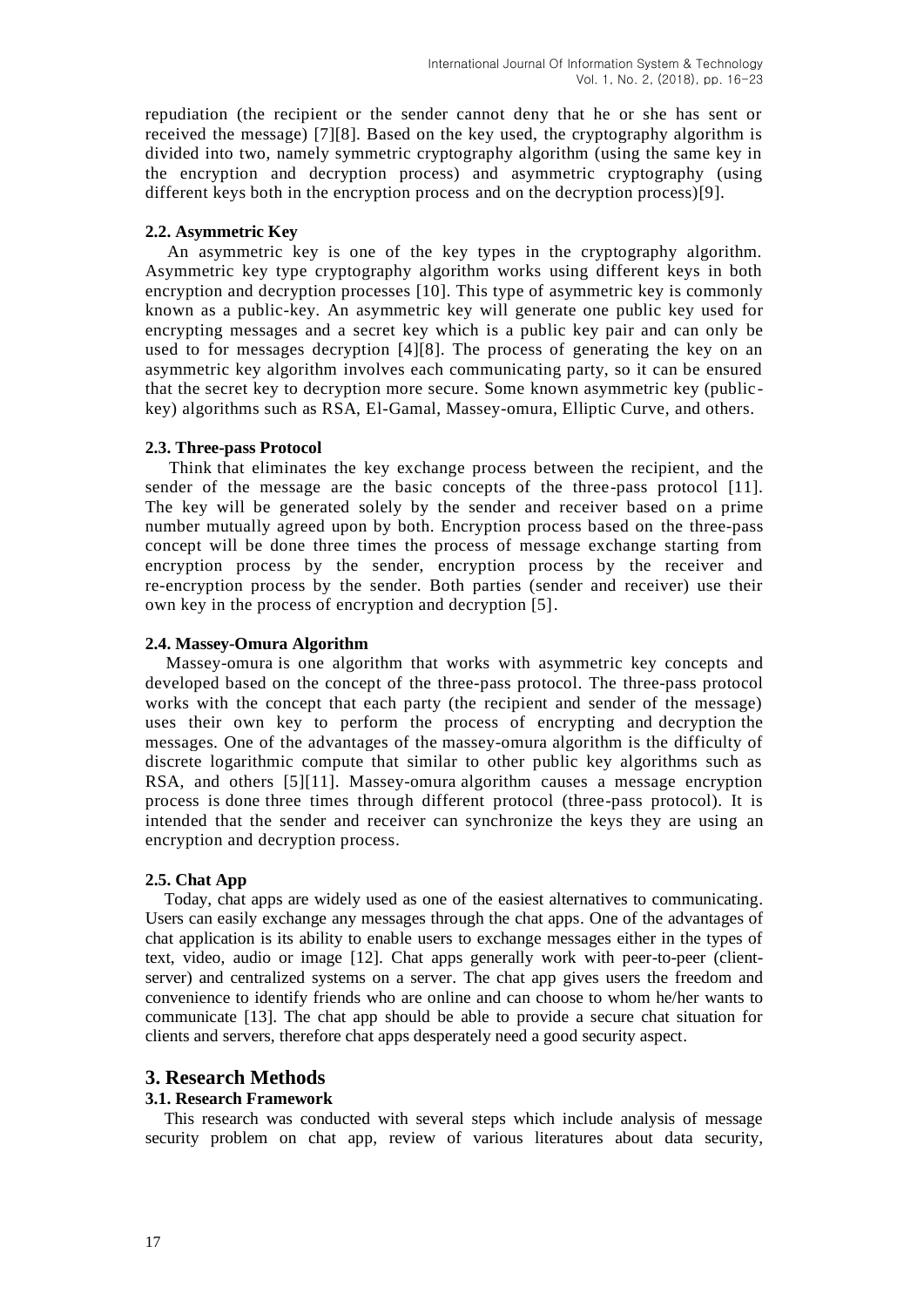implementation of the massey-omura algorithm (key generation, encryption and decryption process) into chat app, and evaluation or testing.



**Figure 1. Research Framework**

#### **3.2 Encryption and Decryption Steps based on Massey Omura Algorithm**

Generally, there are three processes in massey-omura algorithm that is the process of generating public keys and private keys, the process of encryption and decryption. Steps of massey-omura algorithm [4][5], are:

- 1. The receiver and sender have agreed a larger prime (p) greater value (eg  $> 256$ )
- 2. Sender (the first step)
	- a. Determined a value used to perform the first encryption process. Assumed eA where  $1 < eA < p - 1$  and eA is co-prime with  $p - 1$
	- b. Generate the decryption key with looking for the inverse of eA value based on an equation:
	- $dA \times eA \text{ (mod } p 1) = 1$  (1)
	- c. Do the first encrypt process to the messages to resulting C1 based on an equation:  $C1 = M^{\text{eA}}$  mod p (2)
	- d. The result of the cipher (C1) is sent to the recipient.
- 3. Receiver (the second step)
	- a. Determined a value used to perform the second encryption process. Assumed eB where  $1 < eB < p - 1$  and eA is co-prime with  $p - 1$
	- b. Generate the decryption key with looking for the inverse of dB value based on an equation:

$$
dB x eB (mod p - 1) = 1
$$
\n(3)

- c. Do the second encryption process to C1 for resulting C2 based on an equation:  $C2 = C1^{eB} \mod p$  (4)
- d. C2 be resent to the sender.
- 4. Sender (the third step)
	- a. Accept the C2 from a recipient
	- b. Encrypt C2 (the third encryption step) and set as C3, based on an equation:  $C3 = C2^{dA} \mod p$  (5)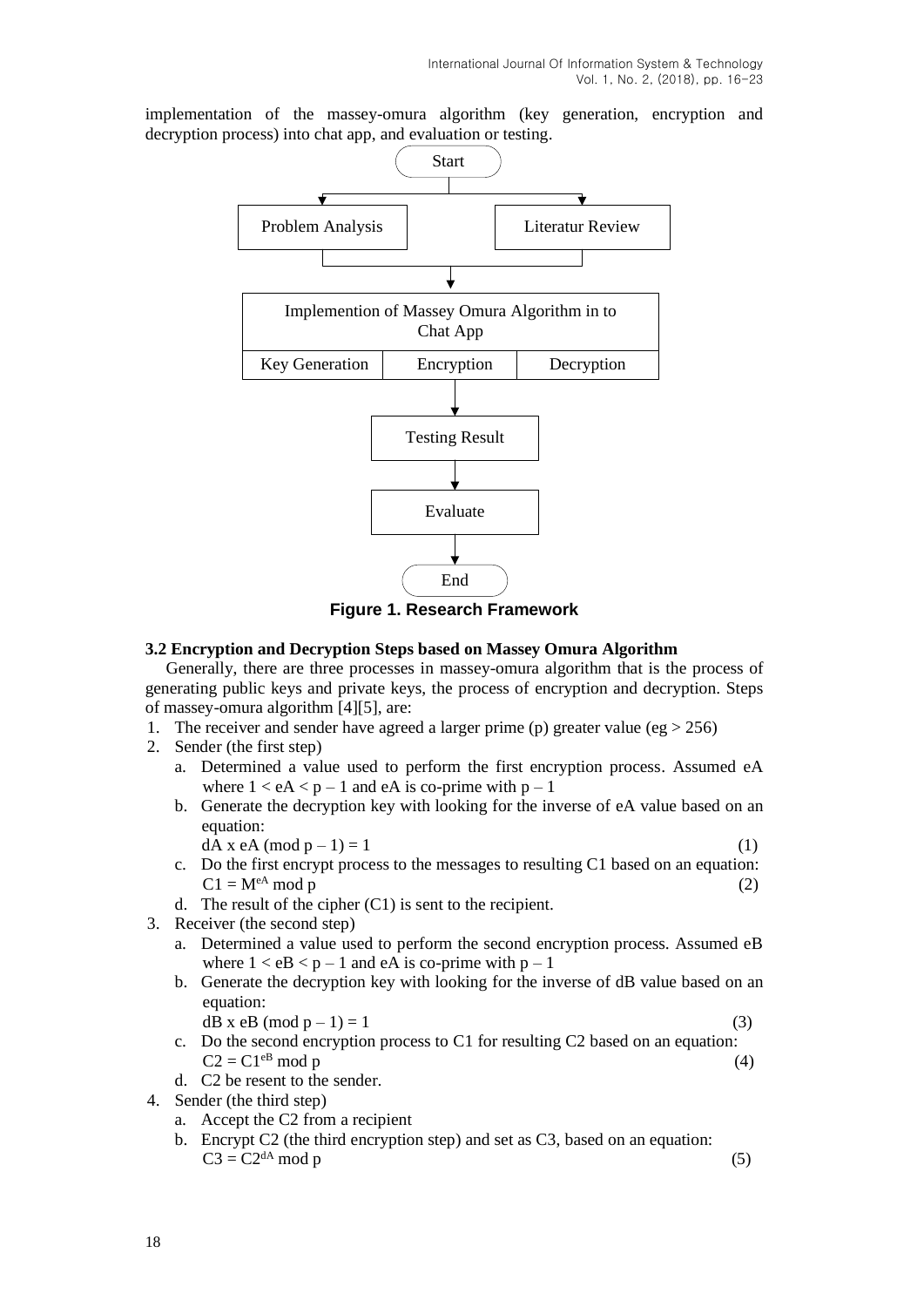- c. Resend C3 (final cipher) to a recipient
- 5. Receiver (the fourth step)
	- a. Accept C3 (as a message that has encrypted) from a sender
	- b. Decryption C3 (message from sender) based on an equation:  $M = C3^{dB} \text{ mod } p$  (6)
	- c. The result of C3 decryption process is an original message from a sender.

### **4. Result and Discussion**

#### **4.1. Scheme of Massey Omura Algorithm on Chat App**

Today, chat apps are still one of the most commonly used apps to communicate, but not all the chat apps have message security tools to protect the message against the action of others who do have not permission. Utilization of cryptography algorithms is one solution that can be used to minimize the misuse of messages distributed through the chat app. Utilization of cryptography algorithms is one solution that can be used to minimize the misuse of messages distributed through the chat app. The security of chat apps, of course, gives comfort to the users to distribute the message.

Procedure to implement massey omura algorithm in securing messages on chat application is done by adding tools of encryption and decryption process in chat apps. This additional tools will be enabled when the user performs the process of sending messages and receiving messages.



**Figure 2. Scheme of Massey-Omura on Chat App**

Based on figure 2 above, described that sender doing the encryption of the original message for generating the first cipher (C1) then sent to the receiver. C1 will be re-encrypt by the receiver and generate the second cipher of the message (C2). A receiver will resend the C2 to the sender. A sender will re-encrypt the C2 that has received, so that produced C3 (cipher of the original message) and the C3 will re-resend to the receiver as a final cipher of the message. In order for the cipher of the message be an original message, then receiver doing decryption process by the recipient.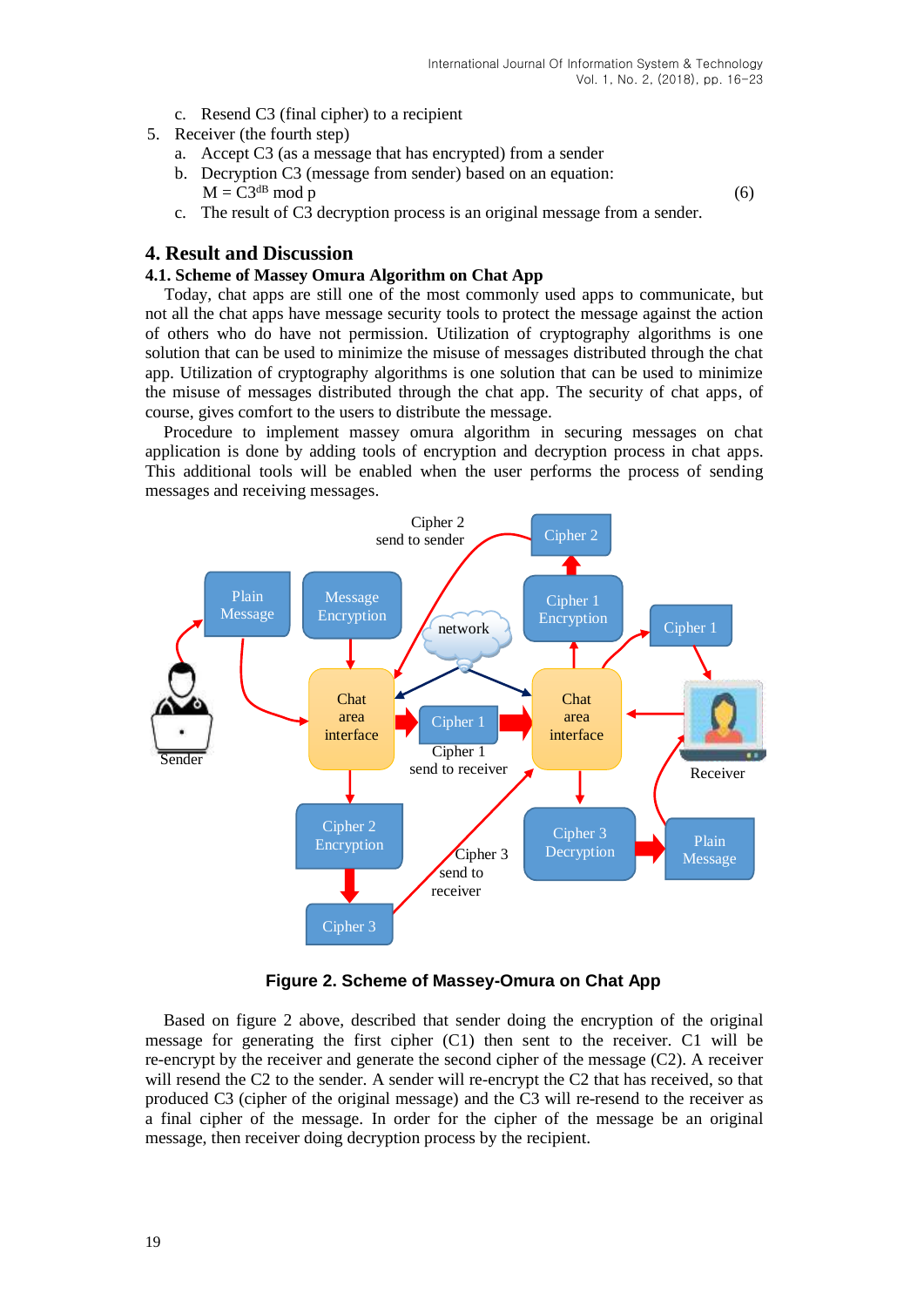## **4.2. Process of Generate Keys**

Assume that the sender and receiver are online and use chat app. Both of them have approved a prime number greater than 256, for example,  $p = 263$ .

- 1. Sender chooses eA, where  $1 < eA < p 1$  and eA co-prime with  $p 1$ 
	- a. Assume  $eA = 79$ , because 79 is co-prime with 262. eA value is used in encryption process
	- b. Sender computed the inverse of eA based on equation (1), and store in dA Assume  $dA = 199$ , if computed (199 x 79) mod  $262 = 1$  is qualified. dA value is use in encryption process
- 2. Receiver computed eB, where  $1 < eB < p 1$  and eB co-prime with  $p 1$ 
	- a. Assume  $eB = 125$ , because 125 is co-prime with 262. eB value is use in encryption process
	- b. Receiver computed the inverse of eB based on equation (3), and store in dB Assumed dB = 109, if computed (109 x 125) mod  $262 = 1$  is qualified. dB value is use in decryption process

#### **4.3. Process of Message Encryption**

Assume a sender sent a message to the receiver using chat app and the original message is "HALLO ZEBUA"

- 1. Sender converting the character of message to an ASCII value, so :
- $H = 72$   $A = 65$   $L = 76$   $L = 76$   $Q = 79$   $SPACE = 32$   $Z = 90$   $E = 69$  $B = 66$   $U = 85$   $A = 65$
- 2. Encryption every character of the message based on equation (2).
	- for H :  $72^{79}$  mod  $263 = 108$
	- for A :  $65^{79}$  mod  $263 = 158$
	- for L :  $76^{79}$  mod  $263 = 171$
	- for L :  $76^{79}$  mod  $263 = 171$
	- for O:  $79^{79}$  mod  $263 = 126$
	- for SPACE :  $32^{79}$  mod  $263 = 4$
	- for Z :  $90^{79}$  mod  $263 = 201$
	- for E :  $69^{79}$  mod  $263 = 187$
	- for B :  $66^{79}$  mod  $263 = 233$
	- for U :  $85^{79}$  mod  $263 = 116$
	- for A :  $65^{79}$  mod  $263 = 158$

so, is generated C1 = 108, 158, 171, 171, 126, 4, 201, 187, 233, 116, 158 or if converted to character will be resulting  $C1 = \frac{1}{2}$   $\alpha \alpha \sim \frac{1}{2}$   $\beta \gamma$  et  $\bar{z}$ 

- 3. Sender sent C1 to the receiver.
- 4. Receiver encrypt C1 based on an equation (4)
- for  $1: 108^{125} \text{ mod } 263 = 153$ for  $\check{z}$  : 158<sup>125</sup> mod 263 = 155 for  $\le$  : 171<sup>125</sup> mod 263 = 261 for « :  $171^{125}$  mod  $263 = 261$ for  $\sim$  : 126<sup>125</sup> mod 263 = 197 for  $\sqrt{3}$  : 4<sup>125</sup> mod 263 = 54 for  $\acute{E}$  : 201<sup>125</sup> mod 263 = 87 for » :  $187^{125}$  mod  $263 = 86$ for  $\acute{e}$  : 233<sup>125</sup> mod 263 = 17 for t :  $116^{125}$  mod  $263 = 250$ 
	- for  $\check{z}$  : 158<sup>125</sup> mod 263 = 155
	- so, is generate C2 = 153, 155, 261, 261, 197, 54, 87, 86, 17, 250, 155
- 5. Receiver sent C2 to the sender
- 6. Sender encrypt C2 based on an equation (5) and resulted in C3 for  $153^{199}$  mod  $263 = 136$ for  $155^{199}$  mod  $263 = 191$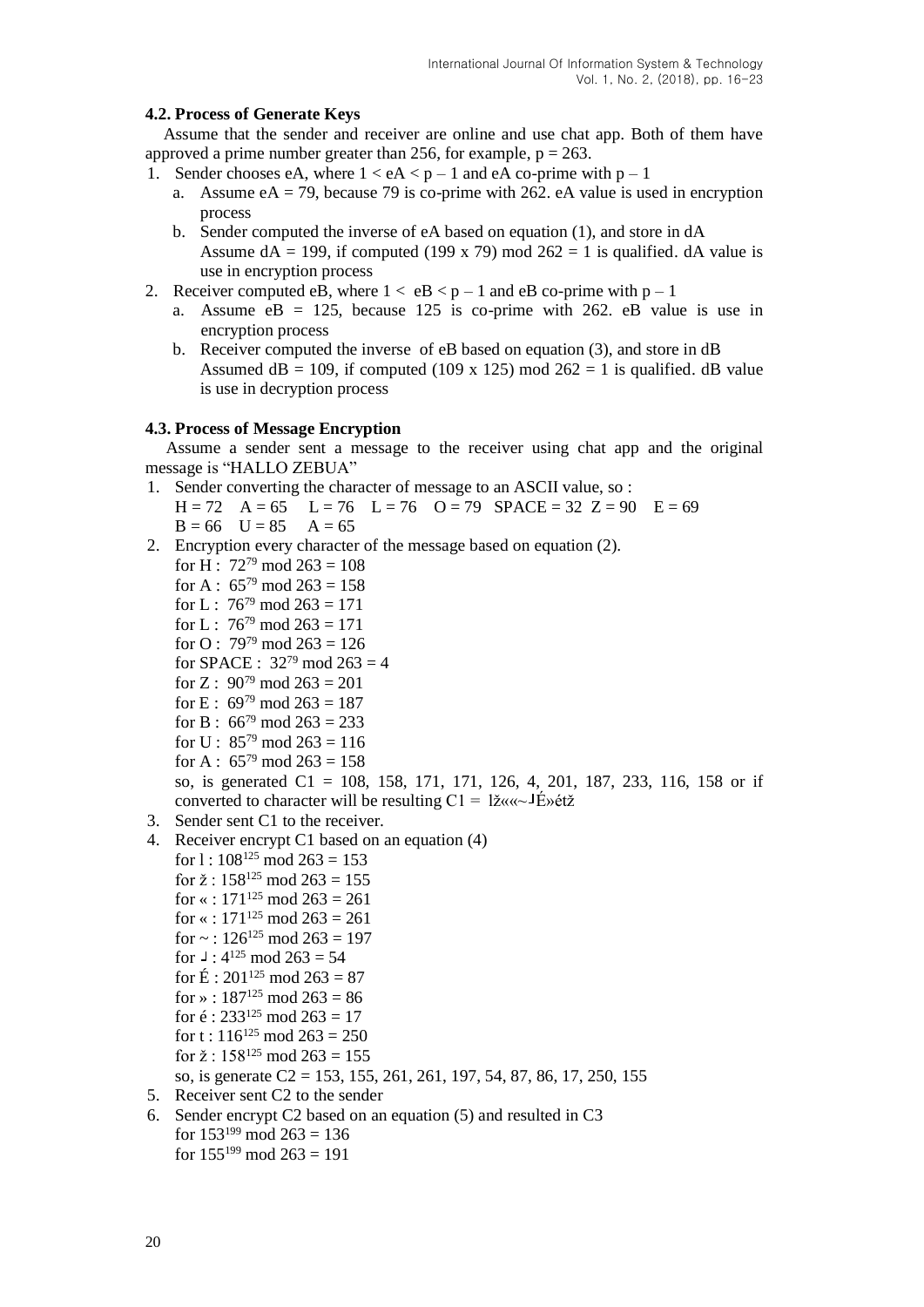- for  $261^{199}$  mod  $263 = 177$ for  $261^{199}$  mod  $263 = 177$ for  $197^{199}$  mod  $263 = 189$ for  $54^{199}$  mod  $263 = 62$ for  $87^{199}$  mod  $263 = 180$ for  $86^{199}$  mod  $263 = 144$ for  $17^{199}$  mod  $263 = 151$ for  $250^{199}$  mod  $263 = 215$ for  $155^{199}$  mod  $263 = 191$ So, is generated C3 = 136, 191, 177, 177, 189, 62, 180, 144, 151, 215, 191 or if converted to the character will be resulting  $C3 = \hat{i} \pm \frac{1}{2} > \hat{j} - \hat{k}$ .
- 7. C3 is a cipher of the original message from a sender and sent to the receiver

## **4.4.Process of Decryption**

Decryption is done based on equation (6) and receiver generates an original message from the sender. Cipher of the message that has received by the receiver is  $\hat{c} \pm \pm \frac{1}{2} > -\times \hat{c}$ or in ASCII value is 136, 191, 177, 177, 189, 62, 180, 144, 151, 215, 191. So, this cipher will decrypt as follows :

```
for 136^{109} mod 263 = 72 in char is H
for 191^{109} mod 263 = 65 in char is A
for 177^{109} mod 263 = 76 in char is L
for 177^{109} mod 263 = 76 in char is L
for 182^{109} mod 263 = 79 in char is O
for 62^{109} mod 263 = 32 in char is SPACE
for 180^{109} mod 263 = 90 in char is Z
for 144^{109} mod 263 = 69 in char is E
for 151^{109} mod 263 = 66 in char is B
for 215^{109} mod 263 = 85 in char is U
for 191^{109} mod 263 = 65 in char is A
```
So, the receiver will get the original message is HALLO ZEBUA

## **4.5.Implementation**

This research using one interface to send and receive the message as well as one interface to generate keys.

1. Chat area for the sender

There is two option in the chat area is automatic or manual decrypt. When the user selects the automatically then the decryption process is done directly, but if manual option then the process of decryption is only done when the user clicking button of decrypt. Message encryption process is done automatically when user clicking button of send.

| last Action 1<br>C Wood Docut             |  |  |
|-------------------------------------------|--|--|
| <b><i><u>Constitution Service</u></i></b> |  |  |
| Su-Geyadak.                               |  |  |
|                                           |  |  |

**Figure 3. Chat Area for the Sender**

2. Chat area for the receiver

When the message is received by the recipient, the message is seen in the chat area still locked, so the recipient can decrypt it by clicking the button of decrypt (if manual decrypt).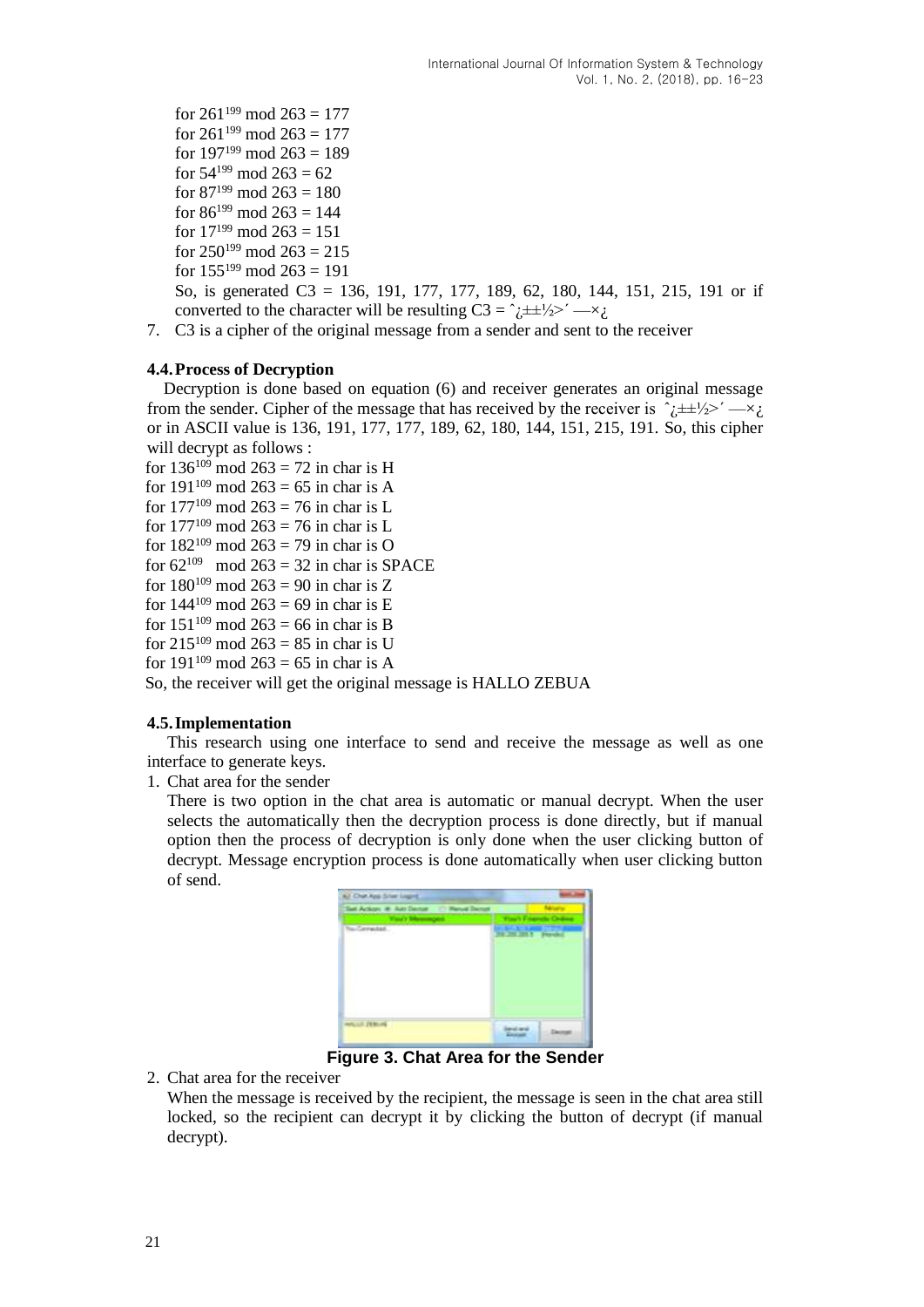International Journal Of Information System & Technology Vol. 1, No. 2, (2018), pp. 16-23

| @ Hand Dough<br>Sent Automotive Auto De        | Hondro.   | Set Action 1: Ads Denut B. Henri Denyt              | Hondra              |
|------------------------------------------------|-----------|-----------------------------------------------------|---------------------|
| <b>You Connected.</b><br>Sent Visi Alex Manuse | 20120-017 | <b>You Connected.</b><br>Nidruno Say<br>NAILD ZEBUA | 126, 126, 10-7<br>Ŵ |
|                                                |           |                                                     |                     |

**Figure 4. Chart Area for the Receiver**

3. Interface for generating the key

Before the sender and receiver distribute their message, they must approve a prime value (p), then input eA and eB values. eA and eB values are found by clicking the button of generate keys.

| Choose a Prime Value (p) | 263      |     |
|--------------------------|----------|-----|
| Input eA Value<br>79     | dA Value | 199 |
| Input eB Value<br>125    | dB Value | 109 |

**Figure 4. Area for Generate Keys**

# **5. Conclusion**

Based on the results of the analysis and examples of implementation, it is concluded that the chat app that has secured based on massey omura algorithm is very effective to secure the message because the message will be encrypted with layered encryption. However, based on the process time, that this algorithm takes a long time because the process must pass through three protocols. Key generation process that used in the encryption and decryption process is done based on the three-pass protocol concept by each party involved in the distribution of messages.

# **References**

- [1] K. Chouhan and S. Ravi, "Public Key Encryption Techniques Provide Extreme Secure Chat Environment," *Int. J. Sci. Eng. Res.*, vol. 4, no. 6, pp. 510–516, 2013.
- [2] A. Singh, A. Nandal, and S. Malik, "Implementation of Caesar Cipher with Rail Fence for Enhancing Data Security," *Int. J. Adv. Res. Comput. Sci. Softw. Eng.*, vol. 2, no. 12, pp. 2277–128, 2012.
- [3] M. Diana and T. Zebua, "Optimalisasi Beaufort Cipher Menggunakan Pembangkit Kunci RC4 Dalam Penyandian SMS," *J. Sains Komput. Inform.*, vol. 2, no. 1, pp. 12–22, 2018.
- [4] R. Sivakumar and K. Thamodaran, "An Inventive Image Security System Based on Massey-Omura Encryption with Group," *Int. J. Adv. Res. Sci. Eng. Technol.*, vol. 3, no. 9, pp. 2656–2667, 2016.
- [5] M. Reza, M. A. Budiman, and D. Arisandi, "Simulasi Pengamanan File Teks Menggunakan Algoritma Massey-Omura," *Dunia Teknol. Inf.*, vol. 1, no. 1, pp. 20–27, 2012.
- [6] T. Zebua and E. Ndruru, "Pengamanan Citra Digital Berdasarkan Modifikasi Algoritma RC4," *J. Teknol. Infomasi dan Ilmu Komput.*, vol. 4, no. 4, pp. 275–282, 2017.
- [7] R. K. Hondro, "Aplikasi Enkripsi dan Dekripsi SMS dengan Algoritma Zig Zag Cipher pada Mobile Phone Berbasis Android," *Pelita Inform. Budi Darma*, vol. 10, no. 3, pp. 122–127, 2015.
- [8] R. MM, A. T, and R. A, "Development of Cryptography-Based Secure Messaging System," *J. Telecommun. Syst. Manag.*, vol. 5, no. 3, pp. 1–6, 2016.
- [9] E. Setyaningsih, *Kriptografi dan Implementasinya Menggunakan Matlab*, 1st ed. Yogyakarta: CV. Andi Publisher, 2015.
- [10] W. Stallings, *Cryptography and Network Security*, V. New York: Prentice Hall, 2011.
- [11] A. A. Abdullah; R. Khalaf; M. Riza, *A Realizable Quantum ThreePass Protocol Authentication*. Mathematical Problems in Engineering, 2015.
- [12] M. A. Mohamed, A. Muhammed, and M. Man, "A secure chat application based on pure peer-to-peer